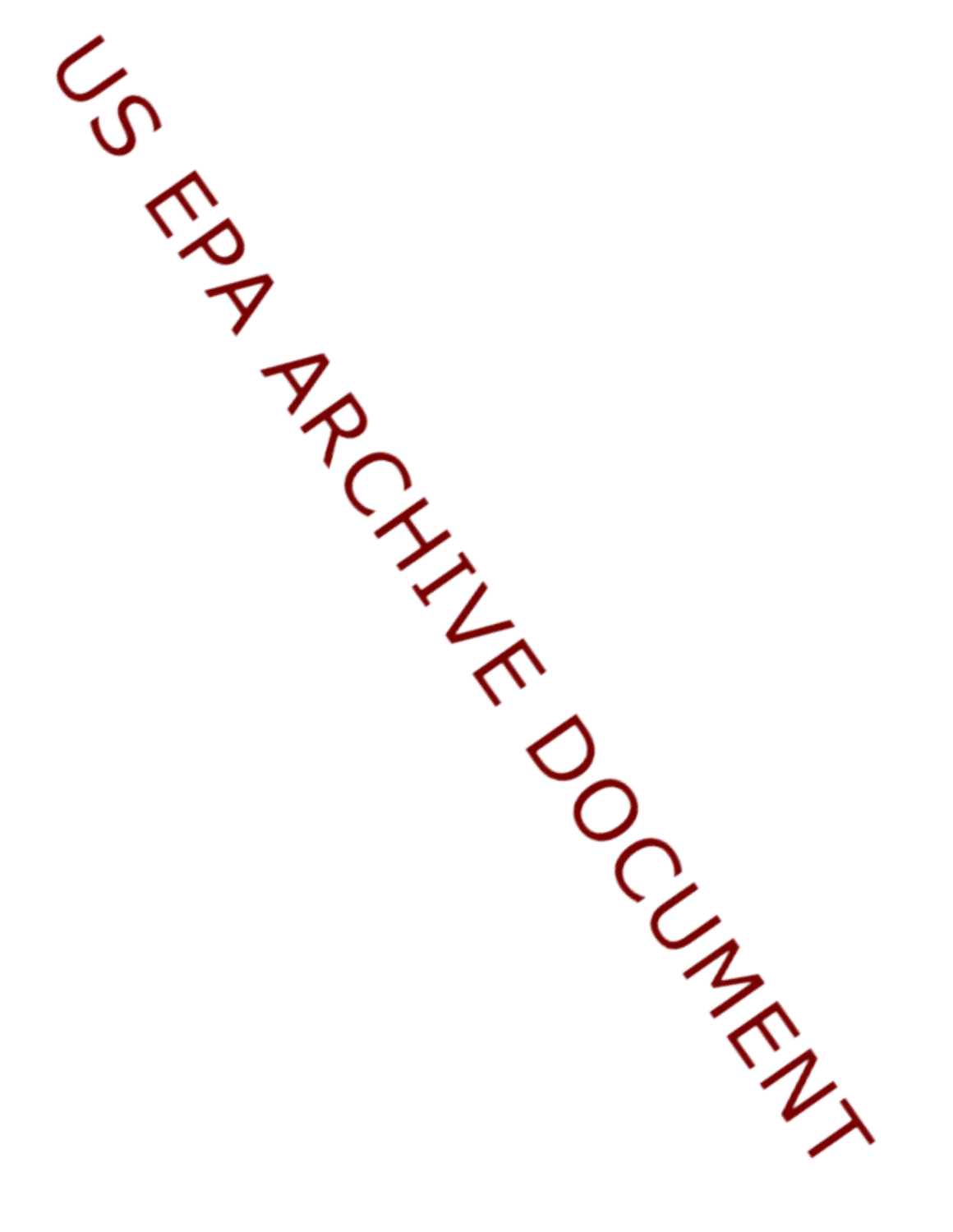# **Consumer Factsheet on: 1,1-DICHLOROETHYLENE**

# [List of Contaminants](http://www.epa.gov/safewater/hfacts.html)

 As part of the Drinking Water and Health pages, this fact sheet is part of a larger publication: **National Primary Drinking Water Regulations** 

 States Environmental Protection Agency (EPA). This is a factsheet about a chemical that may be found in some public or private drinking water supplies. It may cause health problems if found in amounts greater than the health standard set by the United

## **What is 1,1-DCE and how is it used?**

 1,1-Dichloroethylene (1,1-DCE) is an organic liquid with a mild, sweet, chloroform-like odor. Virtually all of it is used in making adhesives, synthetic fibers, refrigerants, food packaging and coating resins such as the saran types.

 The list of trade names given below may help you find out whether you are using this chemical at home or work.

## **Trade Names and Synonyms:**

1,1-DCE 1,1-Dichloroethene Asym-dichloro-ethylene Vinylidene chloride

# **Why is 1,1-DCE being Regulated?**

 based solely on possible health risks and exposure, are called Maximum Contaminant Level Goals. In 1974, Congress passed the Safe Drinking Water Act. This law requires EPA to determine safe levels of chemicals in drinking water which do or may cause health problems. These non-enforceable levels,

 protection would not cause any of the potential health problems described below. The MCLG for 1,1-DCE has been set at 7 parts per billion (ppb) because EPA believes this level of

 Based on this MCLG, EPA has set an enforceable standard called a Maximum Contaminant Level (MCL). MCLs are set as close to the MCLGs as possible, considering the ability of public water systems to detect and remove contaminants using suitable treatment technologies.

 The MCL has been set at 7 ppb because EPA believes, given present technology and resources, this is occur in drinking water. the lowest level to which water systems can reasonably be required to remove this contaminant should it

These drinking water standards and the regulations for ensuring these standards are met, are called National Primary Drinking Water Regulations. All public water supplies must abide by these regulations.

#### **What are the Health Effects?**

 Short-term: EPA has found 1,1-DCE to potentially cause the following health effects when people are exposed to it at levels above the MCL for relatively short periods of time: liver damage.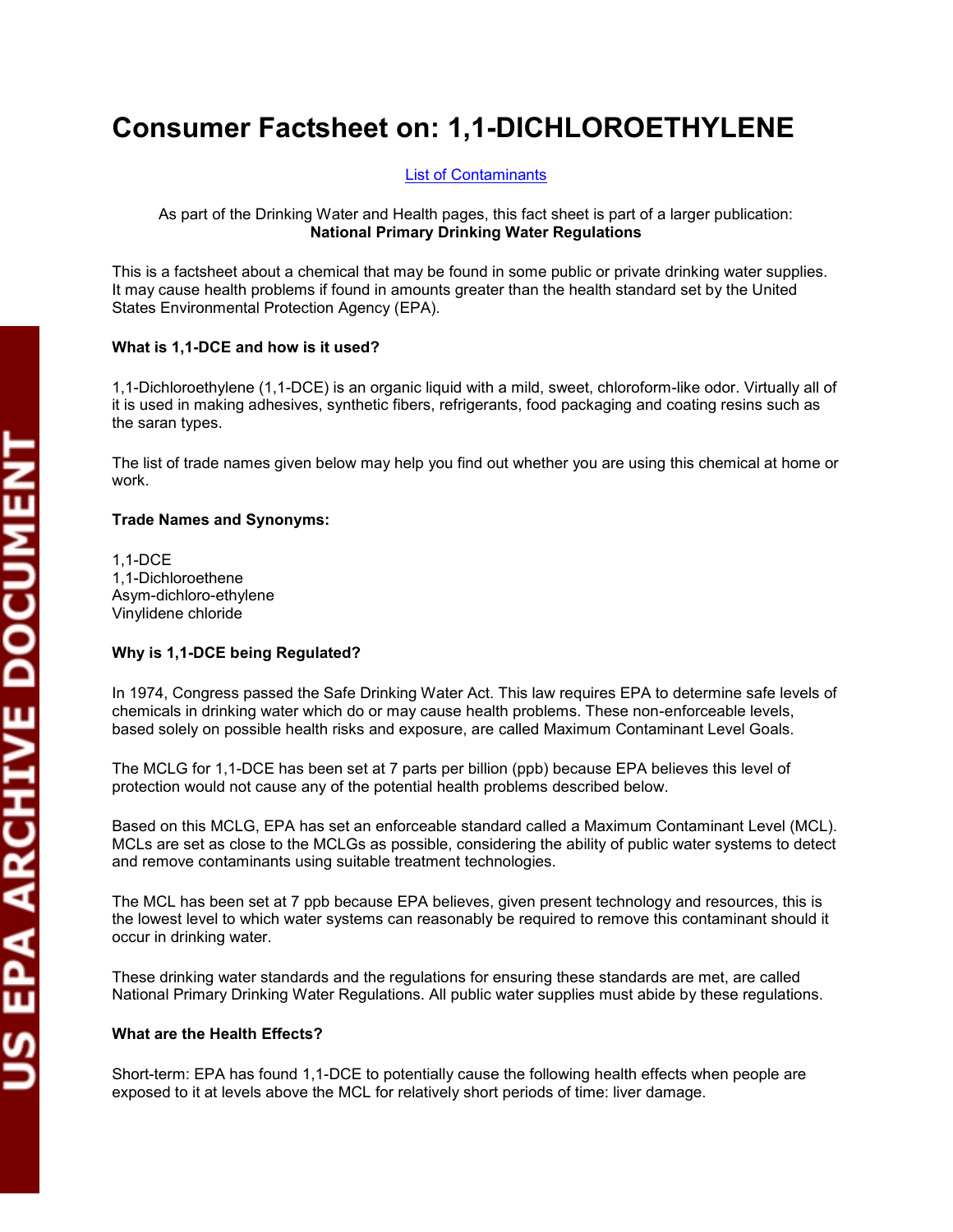above the MCL: liver and kidney damage, as well as toxicity to the developing fetus; cancer. Long-term: 1,1-DCE has the potential to cause the following effects from a lifetime exposure at levels

#### **How much 1,1-DCE is produced and released to the environment?**

An estimated 90,700 tons/yr of 1,1-DCE were produced in the USA during the early 1980s. It may be released by evaporation or in wastewater during its production and use in the manufacture of plastic wrap, adhesives, and synthetic fiber. It may also form in groundwater that has been contaminated by similar solvents.

 From 1987 to 1993, according to the Toxics Release Inventory, releases to water and land totalled over 11,500 lbs. These releases were primarily from facilities which make plastics materials/resins. The largest releases occurred in Kentucky.

#### **What happens to 1,1-DCE when it is released to the environment?**

 Releases to water will primarily be lost to the atmosphere through evaporation. 1,1-DCE will evaporate from soil and will leach into the groundwater where its fate is unknown, but degradation is expected to be slow. Its tendency to accumulate in aquatic life is unknown but expected to be minor.

#### **How will 1,1-DCE be Detected in and Removed from My Drinking Water?**

 The regulation for 1,1-DCE became effective in 1989. Between 1993 and 1995, EPA required your water supplier to collect water samples every 3 months for one year and analyze them to find out if 1,1-DCE is contaminant. present above 0.5 ppb. If it is present above this level, the system must continue to monitor this

 Packed Tower Aeration. If contaminant levels are found to be consistently above the MCL, your water supplier must take steps to reduce the amount of 1,1-DCE so that it is consistently below that level. The following treatment methods have been approved by EPA for removing 1,1-DCE: Granular activated charcoal in combination with

#### **How will I know if 1,1-DCE is in my drinking water?**

 If the levels of 1,1-DCE exceed the MCL, 7 ppb, the system must notify the public via newspapers, radio, required to prevent serious risks to public health. TV and other means. Additional actions, such as providing alternative drinking water supplies, may be

#### **Drinking Water Standards:**

Mclg: 7 ppb

Mcl: 7 ppb

# **1,1-DCE Releases to Water and Land, 1987 to 1993 (in pounds): Water Land**

|                            | Water  |       | Land  |
|----------------------------|--------|-------|-------|
| <b>TOTALS (in pounds)</b>  | 10,101 |       | 1.488 |
| <b>Top States</b>          |        |       |       |
| KY                         | 2.880  | 286   |       |
| TX                         | 2.061  | 150   |       |
| LA                         | 2.079  | 3     |       |
| <b>Major Industries</b>    |        |       |       |
| Plastics materials, resins |        | 3.942 | 1.299 |